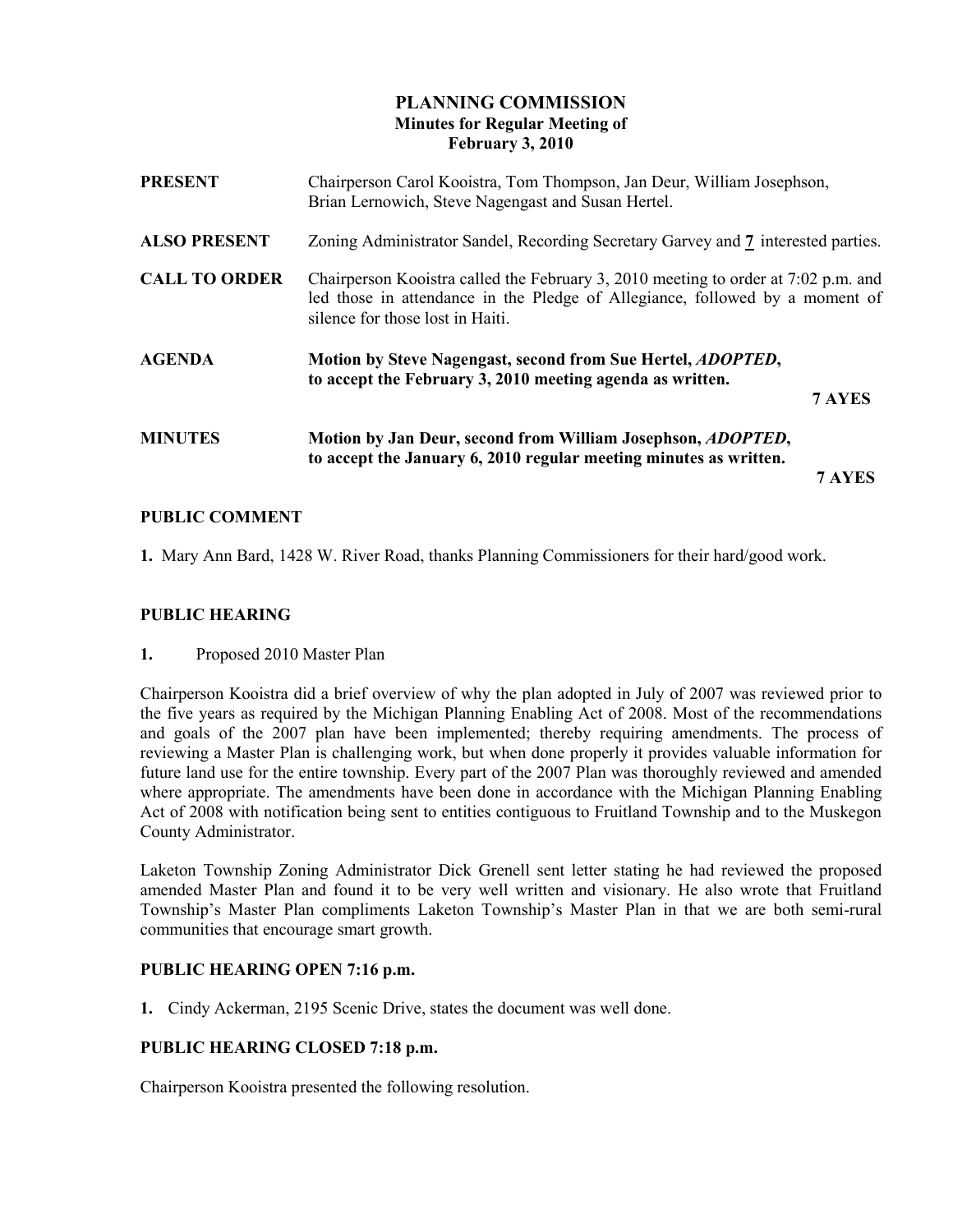#### FRUITLAND TOWNSHIP RESOLUTION NO. 2010-02-03 ADOPTION OF 2010 FRUITLAND TOWNSHIP MASTER PLAN

- WHEREAS, the Planning Commission, of Fruitland Township, County of Muskegon, has undertaken to update the 2007 Fruitland Township Master Plan and has proposed amendments to the language and maps; and
- WHEREAS, a public hearing on the proposed Master Plan was held on Wednesday, February 3, 2010 at 7:00 PM and copies of the proposed Master Plan were sent to Whitehall Township, Laketon Township, City of Whitehall, Dalton Township, White River Township and the office of the Muskegon County Administrator for review; and
- WHEREAS, following the public hearing the Planning Commission voted to adopt said Master Plan for the Township of Fruitland with additions and revisions to the Plan made at the hearing which are noted in the minutes of the meeting.

NOW, THEREFORE BE IT RESOLVED, the Planning Commission of Fruitland Township hereby adopts the 2010 Fruitland Township Master Plan.

Motion by Jan Deur, second by Sue Hertel, **ADOPTED**, Resolution 2010-02-03 to adopt the 2010 Fruitland Township Master Plan.

Upon a roll call vote, with all members present, the members voted as follows:

"AYE": Thompson, Deur, Lernowich, Nagengast, Hertel, Josephson and Kooistra "NAY": None "ABSENT": None

**BE IT RESOLVED THAT,** the 2010 Fruitland Township Master Plan was adopted at the Planning Commission Meeting held, Wednesday, February 3, 2010 at 7:00 PM.

#### NEW BUSINESS

1. Rental Property Ordinance – Draft

Chairperson Kooistra advised that if adopted the proposed rental property ordinance will be a Regulatory Ordinance, which would fall under the control of the Township Board, however, Supervisor St. Amour asked her to meet with him and the Rental Property Citizen Advisory Committee (Commissioner Nagengast and David Burns) and to collect comments from the Planning Commissioners of which he will take to the Township Board. Chairperson Kooistra requested that Planner Tim Johnson create a draft rental property ordinance which was given to Commissioners for review. After Commissioner Nagengast did brief overview of why a rental property ordinance is necessary and brief discussion was held consensus was to put on the March agenda under Old Business. This will give the Commissioners time to review the Citizen Advisory Committee document/report and also the language Laketon Township has regarding rental properties.

2. Duck Lake State Park Ordinance – Draft

Chairperson Kooistra advised no action would be taken at this meeting. After a short discussion was held and a few suggestions for language changes were given consensus of the commissioners was that they approved the draft ordinance with the suggested changes being proposed. Chairperson Kooistra asked that any further suggestions be given to her within the next week and she will provide the suggestions to our planning consultant. An amended/revised document will be presented at the March meeting.